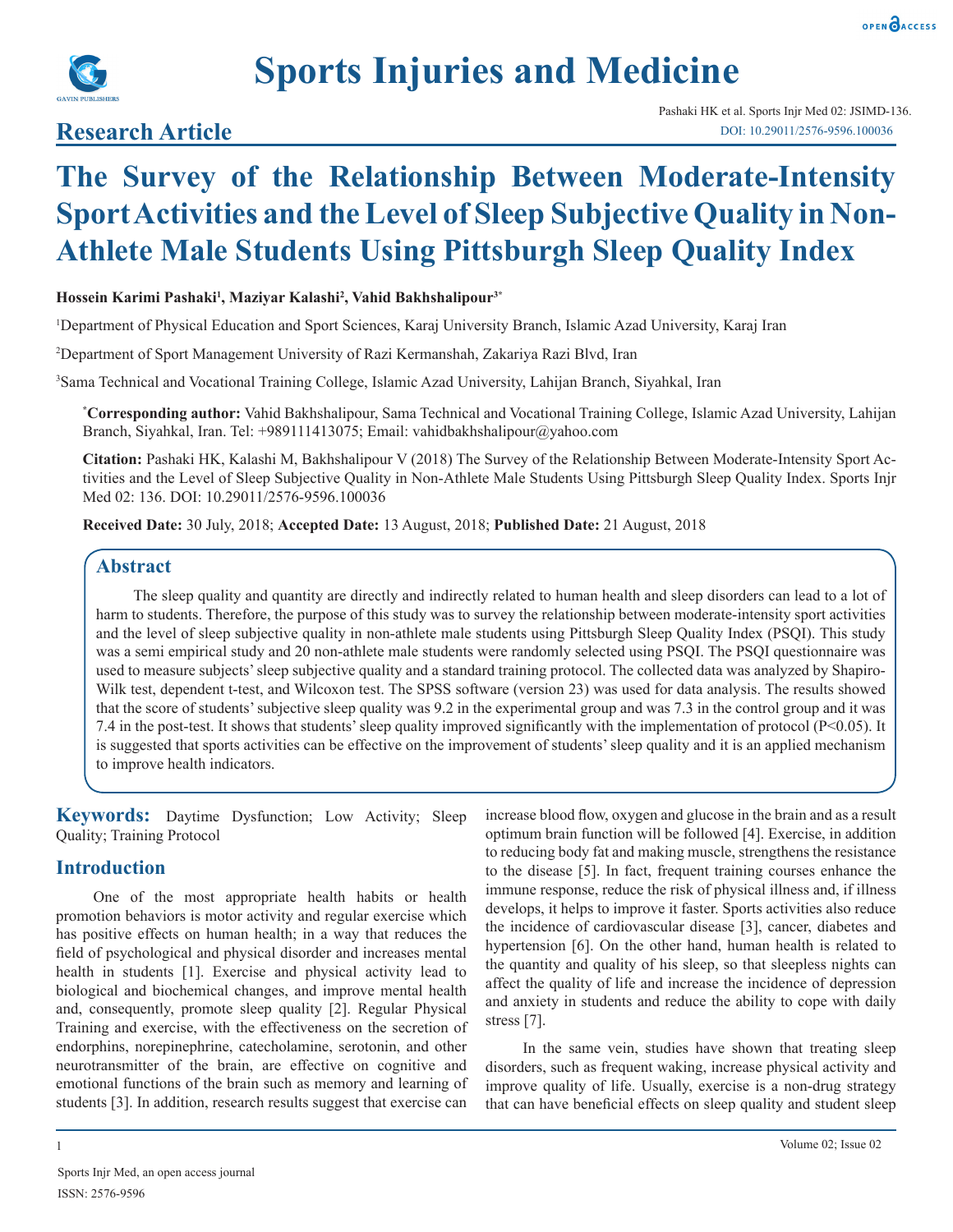disorders; this is supported by epidemiological studies and reports better communication between exercise and sleep [6].

Studies show, during sleep sympathetic activity decreases and parasympathetic activity increases [8]. These changes reduce heart rate and overnight blood pressure [9]. Therefore, long-term sleep deprivation may have a direct negative effect on the cardiovascular system and increase the risk of cardiovascular disease [10]. So, the changes that are made in the student's sleeping habits disrupt the circadian rhythm whose complications are characterized by inability to wake up at the scheduled time and delayed night sleep [11]. Most students who fail to study do not know that the cause of this weakness may be related to their poor sleep habits. Students with poor quality sleep have significantly lower educational performance than students with good sleep quality [12]. Problems and shortness of sleep duration have irreparable effects on physical and physical health, so that studies show that the limits of sleep lead to severe negative effects on health and performance indicators [13].

Park, et al., (2013) studied sleep quality in Korean older adults. They concluded that 60% of the subjects reported having poor sleep quality [14]. A research study showed that more than 51% of the elderly people suffer from sleep disturbance that this disturbance is considered as a factor for the reduction of sleep quality. The studied disorders in the mentioned study are the restless leg syndrome, the rapid movement of eye, the rhythm disturbance, insomnia, and the difficulty in falling sleep [15]. The results of another study also showed that 43% of the elderly people had poor sleep quality. In addition, mental characteristics and physical activities in elderly people of Taiwan city were surveyed in this study. The obtained data of this study showed that depression symptoms had a significant effect on poor sleep quality and physical activity had an improver effect on sleep quality [16].

Therefore, considering the importance of the topic of sleep and ill-treatment disorders and the students, this question was posed to researchers that do a course of activity of training can impact on the quality and quantity of sleep students?

#### **Materials and Methods**

Considering the goals and main questions of the research; the present research is applicable in terms of purpose that its purpose is development of applied knowledge in a field and this research was a kind of semi-experimental research. By applying an independent variable, researchers investigated the probability of influencing the dependent variable.

#### **Participants**

The subjects of this study were 20 non-active female students who participated voluntarily in this study and randomly divided into two groups of control (20 persons) and experimental (20 persons).

#### **Research Instrument**

Pittsburgh Sleep Quality Index: To measure sleep disorders, a PSQI questionnaire with 7 sub-scales was selected and the sum of the seven-point scale marks the total score which is from zero to 21. A total score of six or more means poor sleep quality. The coefficient of validity of this questionnaire has been approved by numerous researchers in many countries.

#### **Research Methodology**

Before presentation compliance form of the company in the test to the subjects, the information and knowledge about how to conduct the research and the steps were provided to them. Then by questionnaire Patients' history of the disease, including cardiovascular, pulmonary, allergic, hypertension, diabetes and other specific illnesses were identified and subjects, who had specific disease, were excluded from the study. Subjects' physical activity records were also examined and people with a history of regular activity or a member of the club were excluded from the research. Subjects were asked to avoid severe physical activity during the test. All 40 subjects from experimental and control groups pretest was taken. During the implementation of the practice protocol, only the experimental group continued to practice, and the control group did not have any physical activity, and finally, all 40 subjects were subjected to post-test.

#### **Practice Protocol**

The exercise protocol was performed at 60% maximum heart rate for 12 weeks and 3 sessions a week (36 sessions in total). This exercise was conducted based on the recommendations of the American College of Sports Medicine (ACSM). The duration of Subjects' exercise in the first week was about 20 minutes per session which was gradually increased over the following weeks over the duration and intensity of the exercises, until it reached 40 minutes in the last week. The exercises included three heating sessions (8 minutes), aerobic gymnastics and five minutes back. The heating and cooling program was also considered as a part of the training time. The intensity of exercise was controlled by the Pollard Hourly bird watch during exercise. Practical conditions were the same for all subjects. At each stage of the exercise, the researchers controlled the intensity of the exercise by heart rate for each subject, and if exercise intensity needed to increase or decrease, necessary feedback to the subjects was provided.

#### **Statistical Procedures**

To analyze the collected data Descriptive and inferential statistics were used. The Shapiro-Wilk test was used to examine the assumption that the data were natural and T-dependent parametric test and Wilcoxon's nonparametric test were used. Also, for statistical calculations, the SPSS version 21 software has been used.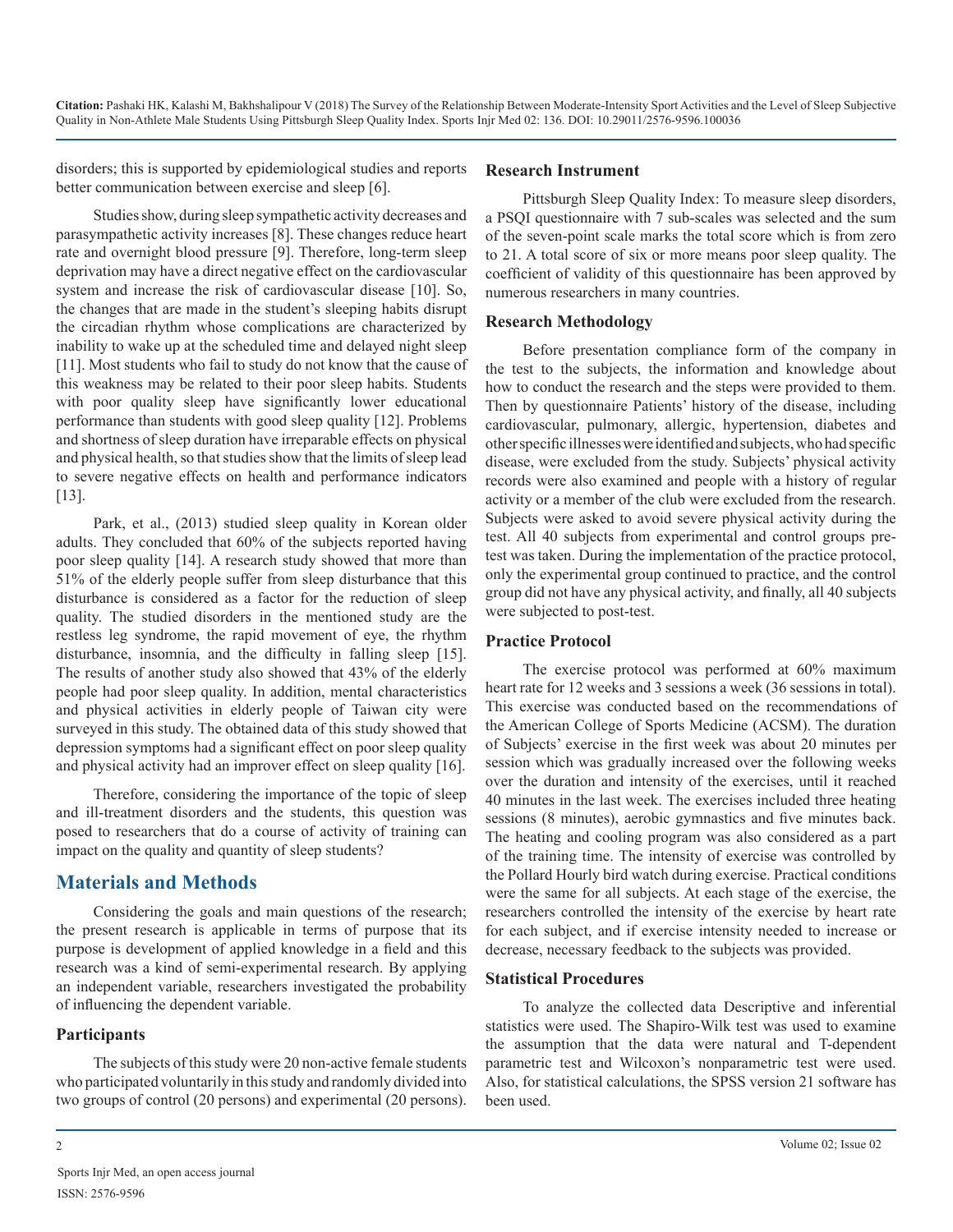**Citation:** Pashaki HK, Kalashi M, Bakhshalipour V (2018) The Survey of the Relationship Between Moderate-Intensity Sport Activities and the Level of Sleep Subjective Quality in Non-Athlete Male Students Using Pittsburgh Sleep Quality Index. Sports Injr Med 02: 136. DOI: 10.29011/2576-9596.100036

#### **Results**

The demographic characteristics and characteristics of the subjects and each of the experimental and control groups are visible in the following tables (1-4).

| Variable                        |                    | mean  | standard deviation | minimum | maximum |
|---------------------------------|--------------------|-------|--------------------|---------|---------|
|                                 | Experimental group | 21.7  |                    |         |         |
| Age                             | control group      | 23.9  | l.42               |         |         |
| <b>Lack of exercise history</b> | Experimental group | 24.6  | $\cdot$ 10         |         |         |
| (month)                         | control group      | 22.18 |                    |         | 20      |

| <b>Field of Study group</b> | Accounting |               | Psychology |               | <b>Electronics</b> |               | <b>Mechanics</b> |               |
|-----------------------------|------------|---------------|------------|---------------|--------------------|---------------|------------------|---------------|
|                             | Percent    | <b>Number</b> | Percent    | <b>Number</b> | Percent            | <b>Number</b> | Percent          | <b>Number</b> |
| Experimental group          | 35%        |               | 25%        |               | 40%                |               | $0\%$            |               |
| control group               | 20%        |               | 40%        |               | 10%                |               | 30%              |               |

**Table 1:** Age attribute and duration of non-sporting subjects.

**Table 2:** Frequency and percentage of subjects according to the field of study.

| <b>Group Variable</b>        |           | <b>Experimental group</b> | <b>Control</b> group |  |
|------------------------------|-----------|---------------------------|----------------------|--|
|                              | pre-test  | $9/2 \pm 3/24$            | $7/3 \pm 3/39$       |  |
| Sleep quality                | post-test | $7/3 \pm 2/45$            | $7/4 \pm 3/45$       |  |
|                              | pre-test  | $2/9 \pm 0/94$            | $1/9 \pm 0/57$       |  |
| Mental sleep quality         | post-test | $2/2 \pm 0/73$            | $1/17 \pm 0/67$      |  |
|                              | pre-test  | $1/57 \pm 0/89$           | $2/9 \pm 0/52$       |  |
| Delay in time to fall asleep | post-test | $1/01 \pm 0/73$           | $2/11 \pm 0/75$      |  |
| Duration to fall asleep      | pre-test  | $1/7 \pm 0/72$            | $1/4 \pm 0/89$       |  |
|                              | post-test | $1/2 \pm 0/67$            | $1/4 \pm 0/71$       |  |
|                              | pre-test  | $1/21 \pm 0/69$           | $0/9 \pm 0/81$       |  |
| Sleep efficiency             | post-test | $1/1 \pm 0/65$            | $0/9 \pm 0.74$       |  |
|                              | pre-test  | $2/12 \pm 0/76$           | $1/9 \pm 0/83$       |  |
| Sleep disorders              | post-test | $1/19 \pm 0/69$           | $1/10 \pm 0/79$      |  |
| Daily dysfunction            | pre-test  | $1/40 \pm 0/64$           | $1/19 \pm 0/51$      |  |
|                              | post-test | $1/7 \pm 0/55$            | $1/20 \pm 0/59$      |  |

**Table 3:** Results of variables examining in pre-test and post-test.

| <b>Variables</b>            | Group         | Degrees of freedom | <b>Statistics</b> | <b>Significance level</b> |
|-----------------------------|---------------|--------------------|-------------------|---------------------------|
| <b>Sleep quality</b>        | pre-test      | 0/92<br>20         |                   | 0/149                     |
|                             | post-test     | 0/928              | 20                | 0/221                     |
| <b>Mental Sleep quality</b> | pre-test      | 0/811              | 20                | 0/001                     |
|                             | post-test     | 0/790              | 20                | 0/00                      |
| Delay to fall asleep        | pre-test      | 0/840              | 20                | 0/019                     |
|                             | post-test     | 0/810              | 20                | 0/001                     |
| <b>Duration of sleep</b>    | pre-test      | 0/790              | 20                | 0/001                     |
|                             | post-test     | 0/799              | 20                | 0/001                     |
| <b>Useful sleep</b>         | pre-test      | 0/9                | 20                | 0/001                     |
|                             | post-test     | 0/77               | 20                | 0/00                      |
|                             | pre-test      | 0/814              | 20                | 0/002                     |
| <b>Sleep disorders</b>      | post-test     | 0/810              | 20                | 0/001                     |
|                             | <b>Before</b> | 0/76               | 20                | 0/00                      |
| Daily dysfunction           | After         | 0/68               | 20                | 0/00                      |

**Table 4:** Results of Shapiro-Wilk test for experimental group.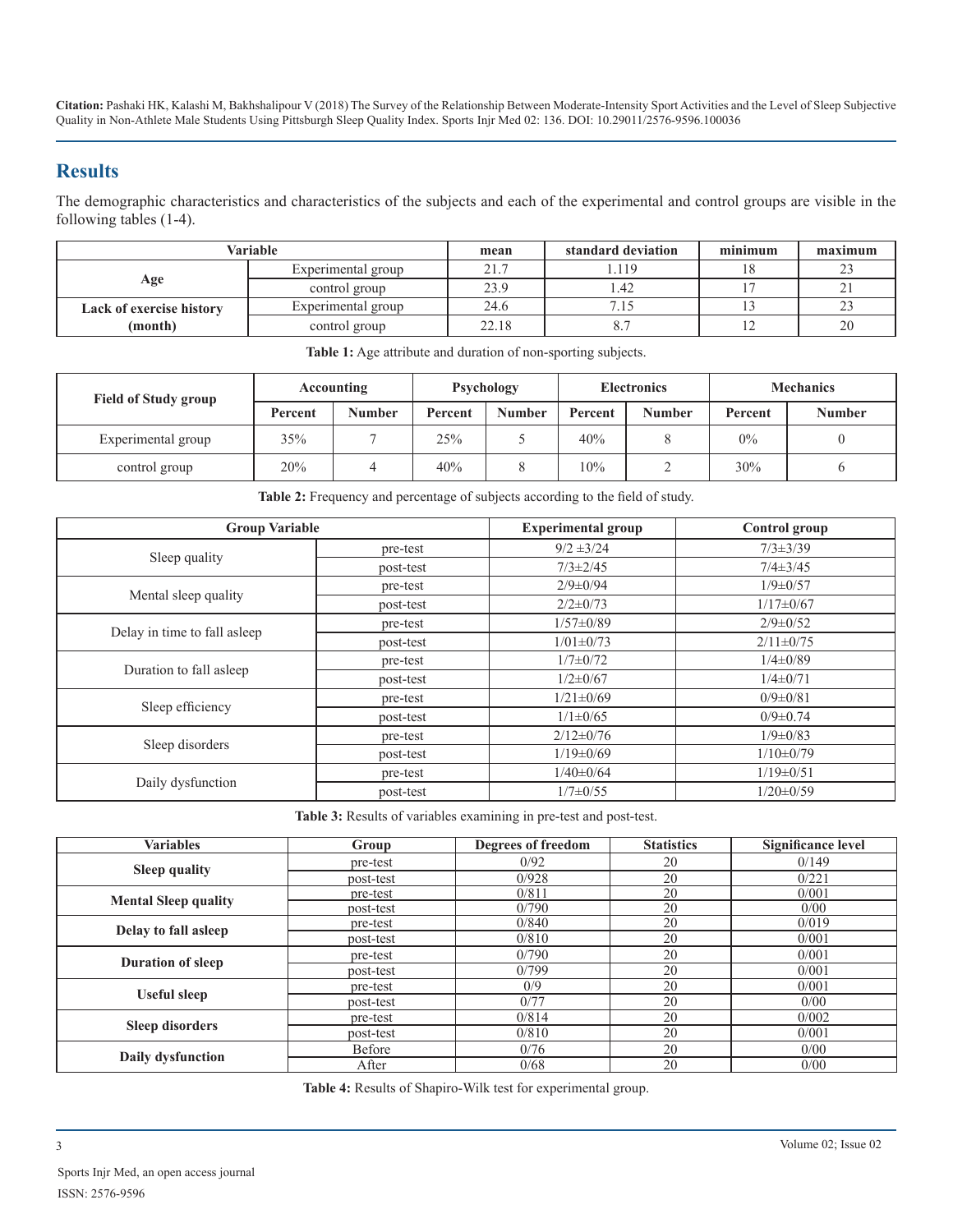**Citation:** Pashaki HK, Kalashi M, Bakhshalipour V (2018) The Survey of the Relationship Between Moderate-Intensity Sport Activities and the Level of Sleep Subjective Quality in Non-Athlete Male Students Using Pittsburgh Sleep Quality Index. Sports Injr Med 02: 136. DOI: 10.29011/2576-9596.100036

#### **Discussion**

The results of the statistical tests showed that the sleep quality score in the experimental and control groups was not significantly different before the intervention and the two groups were homogeneous. The sleep quality improved in the experimental group in comparison of the control group after the training intervention. Although the results of sport studies are different about applied effects of exercise on body dimensions, several studies have shown a positive effect on sleep in elderly people and the aging period on the basis of an intervention and training protocols that included 30 minutes of exercise with maximum heart rate and the exercise intensity 67%-70%, 30%-40% for 3 times per week and daily 30-minute daily walk, stretching or rhythmic movements, and 60 minutes of Tai Chi exercises twice a week. The positive effect of exercise on sleep were also observed in older studies that were softer than sleep problems [17-19].

Bakhshalipour, et al., (2016) examined the effect of a moderate-intensity aerobic training program on the sleep quality, BMI, and weight in non-active people with type 2 diabetes. The results of this study showed functions of a moderate-intensity aerobic training program can be an effective treatment for sleep disturbances and obesity in non-active people with type 2 diabetes [20]. The results of this study were consistent with the results of Erlacher, et al. (2014) [21] study that they examined the effect of exercise on sleep among adults with chronic sleep complaints. The results of their study showed that the number of steps and the duration of physical activity is significantly related to the improvement in subjective sleep measures and therefore revealed an independent effect within this combined sleep program. Sleep diary data (recuperation of sleep, number of awakenings after sleep onset, and wake time after sleep onset time) improved significant over the intervention program [22]. The results of this study were consistent with the results of Geber, et ale's (2014) study that they assessed the effect of vigorous intensity exercise on stress, mental health, and good objective and subjective sleep in undergraduate students. Since the positive role of physical activity on mental disorders has been proven, so the results showed that subjects who accomplish the American College of Sports Medicine's (ACSM) vigorous-intensity exercise recommendations differ from peers below these standards about their level of perceived stress, depressive symptoms, perceived pain, and subjective and objective sleep. The vigorous physical activity was associated with less stress, pain, subjective sleep complaints, and depressive symptoms. Moreover, vigorous exercisers had more favorable objective sleep pattern. This proves the effectiveness of physical activity on individuals' sleep quality [23]. The improvement of subjects' sleep quality through aerobic physical activities is probably due to a reduction of REM period and an increasing of NREM period. Because the changes in body temperature due to these exercises stimulate peroptic nucleus and the anterior hypothalamus that

this process improves the sleep quality [23]. Also, the increase of the activity of the sympathetic system during exercise and the reduction of its activity than the parasympathetic system during recovery may result in the deeper sleep and an increase of in sleep duration [24].

There is evidence that shows there is a clinical connection between sleep and physical activity [20, 25-27]. In general, although it may be thought that sleep and physical activity are separate behaviors and are controlled by separate physiological mechanisms, but there is the evolving evidence about the existence of a clinical connection between sleep and physical activity [28].

#### **Conclusion**

In general, exercise trainings have been considered as a non-pharmacological method with a positive effect and have been tested in a variety of studies in several studies, but the biological effect of exercise on sleep quality has been remained unclear that it cannot easily be analyze [29]. It seems that according to the theory of temperature regulation, changes in body temperature due to physical activities stimulate the hypothalamus and improve sleep quality [30,31]. Research findings indicate that the melatonin hormone that creates changes in the body's core temperature has hypnotic effects human sleep and affects human's sleep, and on the other hand, the pineal gland secretes this substance and physical activity affects this gland. Also, in the theory of renewal of energy reserves, it is said that anabolic activity is better during sleep, and more catabolic activity occurs during night time.

#### **Conflict of Interest**

The authors declare no conflict of interest.

#### **References**

- [Fuentes JP, Diaz C \(2010\) Analysis of heart rate during a tennis train](http://www.journalshr.com/papers/Vol 2_N 1/V02_1_4.pdf)ing session and its relationship with heart-healthy index. Journal of [Sport and Health Research 2: 26-34.](http://www.journalshr.com/papers/Vol 2_N 1/V02_1_4.pdf)
- 2. [Dua JS, Cooper AR, Fox KR, Graham Stuart A \(2010\) Exercise train](https://www.ncbi.nlm.nih.gov/pubmed/19217676)ing in adults with congenital heart disease: feasibility and benefits. In[ternational journal of cardiology 138: 196-205.](https://www.ncbi.nlm.nih.gov/pubmed/19217676)
- 3. [Schuch FB, Moreno MPV, Fleck MP \(2011\) The impact of exercise](https://www.researchgate.net/publication/236017141_The_impact_of_exercise_on_Quality_of_Life_within_exercise_and_depression_trials_A_systematic_review)  on Quality of Life within exercise and depression trials: A systematic [review. Mental health and physical activity 4: 43-48.](https://www.researchgate.net/publication/236017141_The_impact_of_exercise_on_Quality_of_Life_within_exercise_and_depression_trials_A_systematic_review)
- 4. [From S, Liira H, Remes-Lyly T, Frost A, Leppävuori J, et al. \(2010\)](https://scinapse.io/papers/1964217829)  Exercise intervention and health promotion by a nurse in 35–45-year[old men at elevated cardiovascular risk. Journal of Men's Health 7:](https://scinapse.io/papers/1964217829) [302-302.](https://scinapse.io/papers/1964217829)
- 5. [Sasai T, Inoue Y, Komada Y, Nomura T, Matsuura M, et al. \(2010\) Ef](https://www.ncbi.nlm.nih.gov/pubmed/20381419)fects of insomnia and sleep medication on health-related quality of lif[e.](https://www.ncbi.nlm.nih.gov/pubmed/20381419)  [Sleep medicine 11: 452-457.](https://www.ncbi.nlm.nih.gov/pubmed/20381419)
- 6. [Youngstedt SD \(2014\) Effects of exercise on sleep. Clinics in Sports](https://www.ncbi.nlm.nih.gov/pubmed/15892929)  Medicine 24: 355-365.